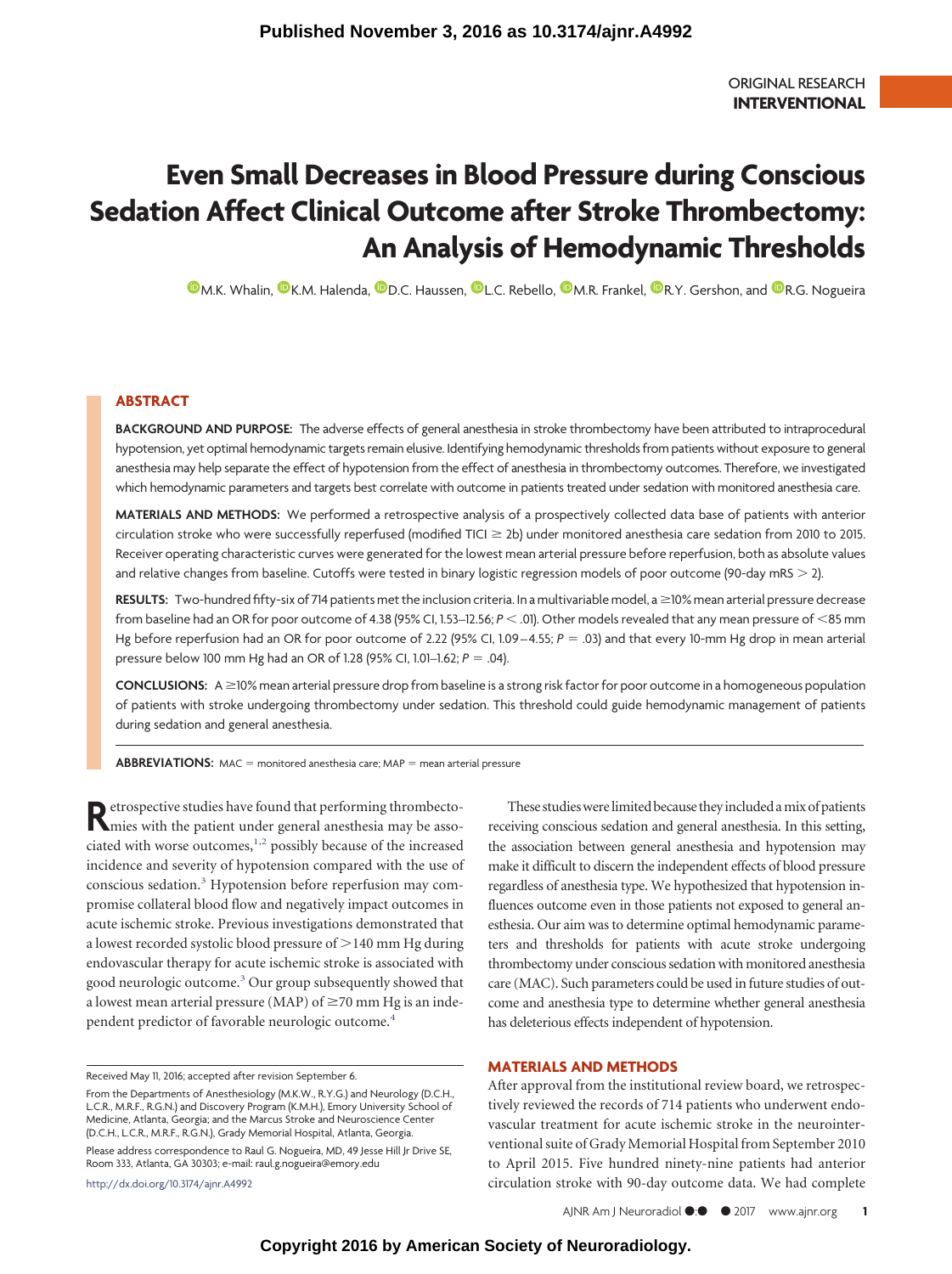hemodynamic data for 309 of the 347 patients treated under MAC. Two-hundred seventy-six of these patients were successfully reperfused (as defined by modified Thrombolysis in Cerebral Infarction  $2b/3$ ,<sup>5</sup> with a median procedure time of 64 minutes (interquartile range, 43–96 minutes). We excluded 20 patients (7%) who were not reperfused within 2.5 hours of groin puncture, which left a study population of 256. The baseline characteristics and periprocedural variables of our study population were collected prospectively within the study period (September 2010 to April 2015) from the Marcus Stroke and Neuroscience Center endovascular data base. Good outcome was defined as a 90-day modified Rankin Scale score of 0 –2.

#### *Stroke Variables and Procedures*

Patients were selected for thrombectomy on the basis of the presence of salvageable tissue on imaging. TICI scores were determined in the angiography suite by the operator. Three-fourths of the procedures were performed with stent retrievers, and the remainder used thromboaspiration. All patients had follow-up imaging to assess hemorrhage. The modified Rankin Scale scores at 90 days were determined by an in-person follow-up appointment. Occasional no-shows were estimated by a structured phone interview.<sup>6</sup>

### *Anesthesia Variables*

Our anesthesia care team includes an attending anesthesiologist supervising a nurse anesthetist or anesthesiologist assistant. More than 95% of our MAC procedures use dexmedetomidine infusions with supplemental fentanyl and midazolam as needed. For most patients with MAC, blood pressure measurements are noninvasive and arterial lines are usually reserved for patients with severe cardiac disease. Infusion regimens vary by practitioner but usually involve a loading dose of 0.5–1  $\mu$ g/kg delivered during 10 minutes followed by a maintenance infusion of 0.5–1  $\mu$ g/kg/hour. Although we did not have a formal protocol for hemodynamic management during this time, the target range for systolic blood pressure was usually set between 140 and 180 mm Hg before reperfusion. Phenylephrine was the most commonly used vasopressor. Anesthetic variables, including type of sedation, use of vasopressors, and systolic and diastolic blood pressure values (charted every 5 minutes), were retrieved from the anesthesia records. The baseline systolic and diastolic pressures were determined by averaging the measurements before the start of sedation. The single lowest MAP before successful reperfusion was recorded with its component systolic and diastolic blood pressures. We focused on MAP variables because mean blood pressure is directly measured by the noninvasive cuffs used on most patients, whereas these cuffs use an algorithm to derive systolic and diastolic blood pressure.<sup>7</sup>

#### *Statistical Analysis*

All data are expressed as mean  $\pm$  SD or median with interquartile range as appropriate. Receiver operating characteristic curves were generated to identify hemodynamic cut-points. Between groups, 2-sided comparisons for continuous/ordinal variables were made with the Student *t* test or Mann-Whitney *U* test as appropriate. Categoric variables were compared by  $\chi^2$  or Fisher exact tests as appropriate. Variables with a  $P < 0.10$  in these univariate analyses were simultaneously entered into multivariate regression models to identify which were independent predictors of outcome. We used binary logistic regression models with significance set as  $P < .05$ . Statistical analyses were performed by using SPSS Statistics, Version 23 (IBM, Armonk, New York).

### **RESULTS**

Two hundred fifty-six patients meeting the selection criteria were included in the analysis. The mean age of the study population was  $65.2 \pm 15.4$  years, and the mean NIHSS score was  $17.3 \pm 5.9$ . [Table 1](#page-2-0) presents the clinical characteristics and procedural variables of the groups with good and poor outcomes at 90 days. The groups had similar procedure durations and times from last known healthy to groin puncture, as well as similar rates of IV tPA and stent retriever use. We observed differences in ASPECTS and NIHSS scores and rates of parenchymal hemorrhage between the groups. The poor outcome group also had higher rates of atrial fibrillation and ICA terminus occlusion.

[Table 2](#page-2-1) shows systolic blood pressure and MAP parameters in the population and their association with outcome. Patients included in the analysis had a mean baseline systolic blood pressure of 157.6  $\pm$  29.3 mm Hg and a MAP of 108.5  $\pm$  18.6 mm Hg. The means for the lowest recorded systolic blood pressure and MAP before successful reperfusion were 118.0  $\pm$  22.0 and 80.7  $\pm$  14.4 mm Hg, respectively. Baseline pressures did not differ between the 2 outcome groups, but all variables related to the lowest pressure before reperfusion were statistically different [\(Table 2\)](#page-2-1).

Due to collinearity, we incorporated the continuous variables of the lowest MAP, absolute MAP drop, and percentage MAP drop one at a time into binary logistic regression models for predictors of poor outcome. Neither absolute MAP drop nor percentage MAP drop were independent predictors of outcome ( $P = .38$  and .16, respectively). The lowest MAP before modified TICI 2b/3 reperfusion was independently associated with poor outcome ( $P = .04$ ). We performed a linear transformation  $[(100 - \text{lowest MAP})/10]$  to place this result in a more meaningful clinical context. As shown in Table 3, the odds of poor outcome increased by 28% for every 10 mm Hg that the lowest MAP fell below 100 mm Hg.

We next generated receiver operating characteristic curves to investigate hemodynamic thresholds that could predict neurologic outcome [\(Fig 1\)](#page-3-1). The areas under the curve for the MAP variables were approximately 0.6, suggesting that they are weaker predictors than the NIHSS score (0.74) or ASPECTS (0.65). For ease of comparison, we linked the pressures to the mRS category that generated curves above the reference line. For example, a lowest MAP of >90 mm Hg was -80% specific for good outcome [\(Fig 1](#page-3-1)*A*), whereas a drop in MAP of -40 mm Hg was approximately 80% specific for poor outcome [\(Fig 1](#page-3-1)*B*). The trade-off for the high specificities of these extreme values is low sensitivity. The 30% sensitivity of a lowest MAP of >90 mm Hg indicates that many patients whose MAP falls below 90 mm Hg will still have a good outcome.

In multivariate analysis for predictors of poor outcome, the lowest MAP of <85 mm Hg had an OR of 2.23 (95% CI, 1.09 – 17.7;  $P = .03$ ). The lowest MAP cutoffs of 70 and 80 mm Hg were also independent predictors ( $OR = 2.15$ ; 95% CI, 1.02–4.56;  $P =$ .04; and OR = 2.21; 95% CI, 1.12–4.16; *P* = .02, respectively). For blood pressure changes, an absolute MAP drop of >15 mm Hg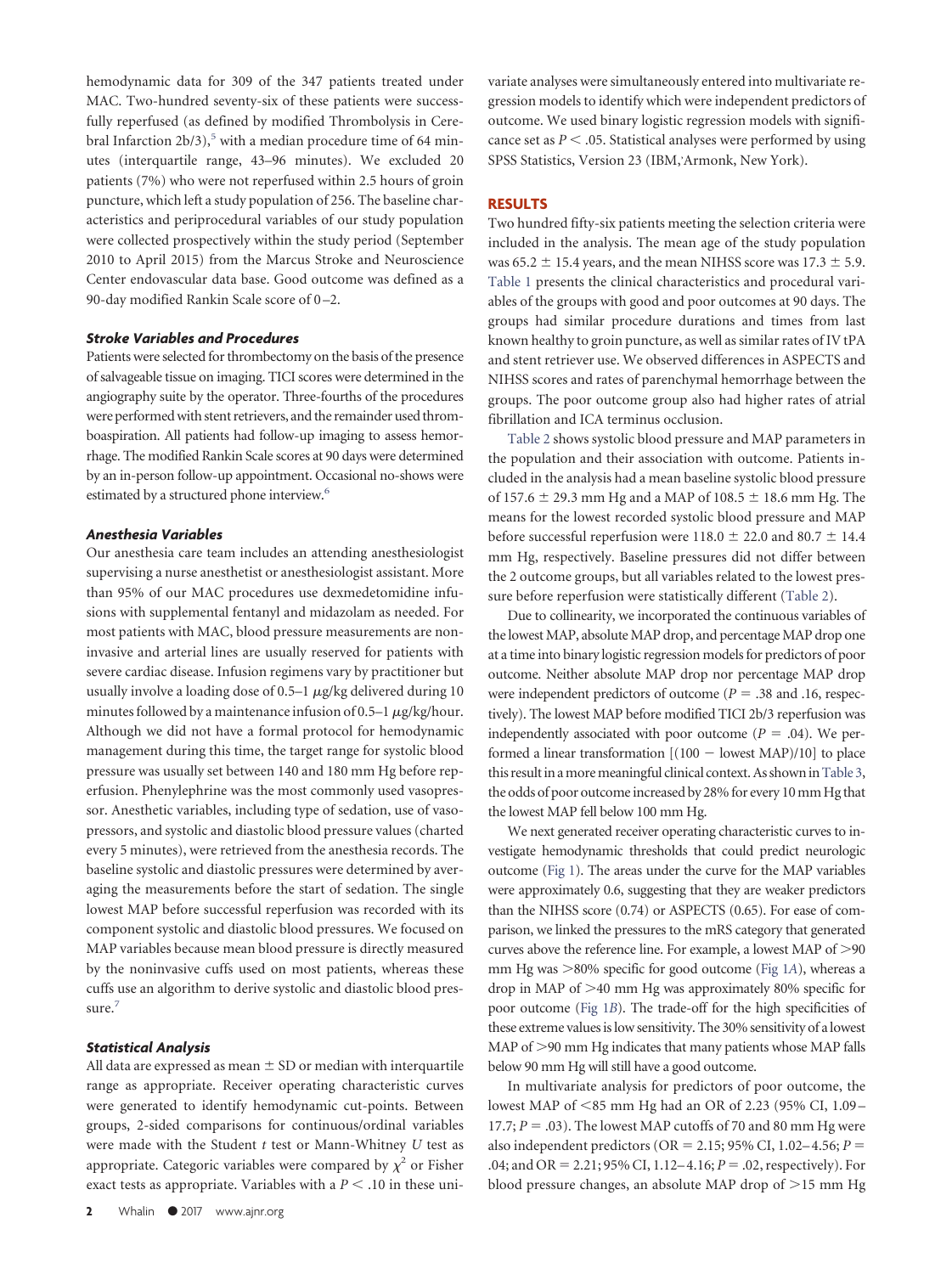<span id="page-2-0"></span>**Table 1: Univariate analysis of baseline characteristics, procedural variables, and outcomes associated with 90-day mRS > 2<sup>a</sup>**

|                                         | <b>All Patients</b><br>$(n = 256^b)$ | 90-Day mRS 0-2 90-Day mRS >2<br>$(n = 152)$ | $(n = 104)$     | P<br>Value            |
|-----------------------------------------|--------------------------------------|---------------------------------------------|-----------------|-----------------------|
| Demographics                            |                                      |                                             |                 |                       |
| Age (yr)                                | $65.2 \pm 15.4$                      | $61.5 \pm 15.1$                             | $70.7 \pm 14.1$ | $< 0.01$ <sup>c</sup> |
| Male sex                                | 123 (48%)                            | 76 (50%)                                    | 47 (46%)        | .49                   |
| Current smoker                          | 48 (19%)                             | 30 (20%)                                    | 18 (17%)        | .61                   |
| Hypertension                            | 179 (70%)                            | 102 (67%)                                   | 77 (74%)        | .23                   |
| Diabetes mellitus                       | 58 (23%)                             | 35 (23%)                                    | 23 (22%)        | .86                   |
| Dyslipidemia                            | 92 (36%)                             | 55 (36%)                                    | 37 (36%)        | .92                   |
| Atrial fibrillation                     | 95 (37%)                             | 49 (32%)                                    | 46 (44%)        | .06 <sup>c</sup>      |
| Stroke features                         |                                      |                                             |                 |                       |
| <b>Baseline NIHSS</b>                   | $17(13-22)$                          | $15(11-19)$                                 | $20(17-24)$     | $< 0.01$ c            |
| <b>ASPECTS</b>                          | $8(7-9)$                             | $9(7-9)$                                    | $7(6-9)$        | $< 0.01$ <sup>c</sup> |
| Occlusion site                          |                                      |                                             |                 |                       |
| <b>ICA</b> terminus                     | 46 (18%)                             | 18 (12%)                                    | 28 (27%)        | $< 0.01$ <sup>c</sup> |
| <b>MCA M1</b>                           | 158 (72%)                            | 98 (64%)                                    | 60 (58%)        | .27                   |
| Last healthy to puncture (min)          | 295 (219-457)                        | 281 (208-460)                               | 305 (236-449)   | .34                   |
| IV tPA given                            | 113(44%)                             | 71 (47%)                                    | 42 (41%)        | .35                   |
| Intraprocedural management              |                                      |                                             |                 |                       |
| Stent retriever                         | 189 (74%)                            | 115(76%)                                    | 74 (72%)        | .44                   |
| Procedure time (min)                    | $62(41 - 88)$                        | $60(41-81)$                                 | 66 (40-91)      | .23                   |
| Vasopressor use                         | 134 (52%)                            | 75 (49%)                                    | 59 (57%)        | .24                   |
| Outcomes                                |                                      |                                             |                 |                       |
| Parenchymal hemorrhage                  | 19(7%)                               | 4(3%)                                       | 15 (14%)        | $< 0.01$ <sup>c</sup> |
| Final infarct volume (cm <sup>3</sup> ) | $20.5(7.3 - 60.0)$                   | $13.4(5.4 - 35.6)$                          | 30.6 (17.4-111) | < 0.01                |
| 90-day mRS                              | $2(1-4)$                             |                                             |                 |                       |
| Mortality                               | 31 (12%)                             |                                             | 31 (30%)        |                       |

**Note:**—M1 indicates the sphenoidal segment of middle cerebral artery.

<sup>a</sup> Results are shown as mean  $\pm$  SD, median (interquartile range), or number (percentage).

 $b$  Not all patients had data available for ASPECTS ( $n = 243$ ), minutes from last known healthy to groin puncture ( $n = 211$ ), or final infarct volume  $(n = 217)$ .

 $\epsilon$  Variables with  $P < 1$  added to the multivariate models.

<span id="page-2-1"></span>

| Table 2: Intraprocedural hemodynamic characteristics <sup>a</sup> and their association with 90-day |  |  |
|-----------------------------------------------------------------------------------------------------|--|--|
| mRS > 2                                                                                             |  |  |

|                                    | <b>All Patients</b><br>$(n = 256)$ | 90-Day mRS 0-2<br>$(n = 152)$ | 90-Day mRS $> 2$<br>$(n = 104)$ | P<br>Value <sup>b</sup> |
|------------------------------------|------------------------------------|-------------------------------|---------------------------------|-------------------------|
| Systolic blood pressure            |                                    |                               |                                 |                         |
| Baseline (mm Hg)                   | 158 (135-176)                      | 156 (134-173)                 | 160 (137-180)                   | .137                    |
| Lowest before mTICI 2b/3           | 117 (103-132)                      | 118 (105-135)                 | 115 (99-124)                    | .047                    |
| $(mm Hg)^c$                        |                                    |                               |                                 |                         |
| Absolute drop (mm Hg) <sup>d</sup> | $35.5(17-56)$                      | $30.0(11 - 51)$               | $41.5(24-63)$                   | .004                    |
| % Pressure drop <sup>e</sup>       | 22.8% (12-34)                      | $21.4\%$ (9-32)               | 27.6% (16-37)                   | .002                    |
| Mean arterial pressure             |                                    |                               |                                 |                         |
| Baseline (mm Hg)                   | 107 (95-120)                       | 107 (94-118)                  | 107 (95-123)                    | .473                    |
| Lowest before mTICI 2b/3           | 79 (71-89)                         | $81(72 - 92)$                 | 77 (68-85)                      | .01                     |
| (mm Hg)                            |                                    |                               |                                 |                         |
| Absolute drop (mm Hg) <sup>d</sup> | 24.7 (13-39)                       | $23.8(11-31)$                 | $26.7(16-42)$                   | .008                    |
| % Pressure drop <sup>e</sup>       | 23.3% (13-34)                      | $22.1\%$ (12-31)              | 25.6% (18-37)                   | .004                    |

**Note:**—mTICI indicates modified TICI.

a Reported as median (interquartile range) unless otherwise noted.

<sup>b</sup> Mann-Whitney *U* test.

<sup>c</sup> Obtained from the systolic component of the lowest observed MAP prior to mTICI 2b/3 reperfusion.

 $^d$  Calculated as the baseline pressure minus the lowest pressure before mTICI 2b/3.

<sup>e</sup> Calculated as the absolute pressure drop divided by the baseline pressure.

was independently associated with poor outcome ( $OR = 2.33$ ; 95% CI, 1.11–18.6;  $P = .03$ ). Finally, the largest OR for poor outcome was 4.38 for a MAP drop of  $>$  10% (95% CI, 1.53–12.6;  $P < .01$ ).

Because the lowest MAP predicted an outcome over a range of cutoffs, we next examined how its effect varied by the baseline NIHSS score. Given our sample size, we divided our study population into 3 groups by baseline NIHSS. Subdividing these by the lowest MAP yielded subgroups of 18 –26 patients. The rates of

good outcome are shown in [Fig 2.](#page-4-7) For less severe strokes (NIHSS score, <15), even patients whose MAP fell below 70 mm Hg had a 78% rate of good outcome. Only 60% of patients with NIHSS scores of  $\geq$ 15 had good outcomes, even when their MAPs stayed above 90 mm Hg.

## **DISCUSSION**

The optimal hemodynamic management of patients undergoing endovascular therapy for acute ischemic stroke remains a topic of debate among clinicians. The 2014 Society for Neuroscience in Anesthesiology and Critical Care Expert Consensus Statement recommends the use of continuous hemodynamic monitoring with maintenance of systolic blood pressure at 140 –180 mm Hg,<sup>8</sup> but these recommendations are not based on data from patients having undergone thrombectomy. Instead, they originate from large epidemiologic studies that examined the associations between poor outcome and baseline hemodynamics or variation during the acute phase of acute ischemic stroke.<sup>9-[11](#page-4-10)</sup> Davis et al<sup>3</sup> have investigated the association between favorable neurologic outcome and the lowest systolic blood pressure of  $>$ 140 mm Hg based on the same extrapolation. In a subsequent study, our group selected a threshold of MAP of >70 mm Hg after dividing our range of observed MAP into quartiles.<sup>4</sup> Most recently, Löwhagen Hendén et al<sup>12</sup> showed that a  $>$ 40% fall in MAP during endovascular reperfusion with the patient under general anesthesia is an independent predictor of poor neurologic outcome. We saw a need to more closely examine how various blood pressure changes influence outcome for patients undergoing thrombectomy.

We sought to perform our analysis in a large but relatively homogeneous study population to best observe the relationship between intraprocedural hy-

potension and outcome. We chose to restrict our analysis to those patients who achieved successful reperfusion (modified TICI 2b/3) because even the best blood pressure control would be unlikely to improve outcome if the vessel remained occluded. Because hypotension has been shown to be collinear with general anesthesia, $3$  we restricted our analysis to those patients whose procedures were performed under MAC to eliminate confounding by anesthesia type.

Despite the perceived hemodynamic stability of thrombec-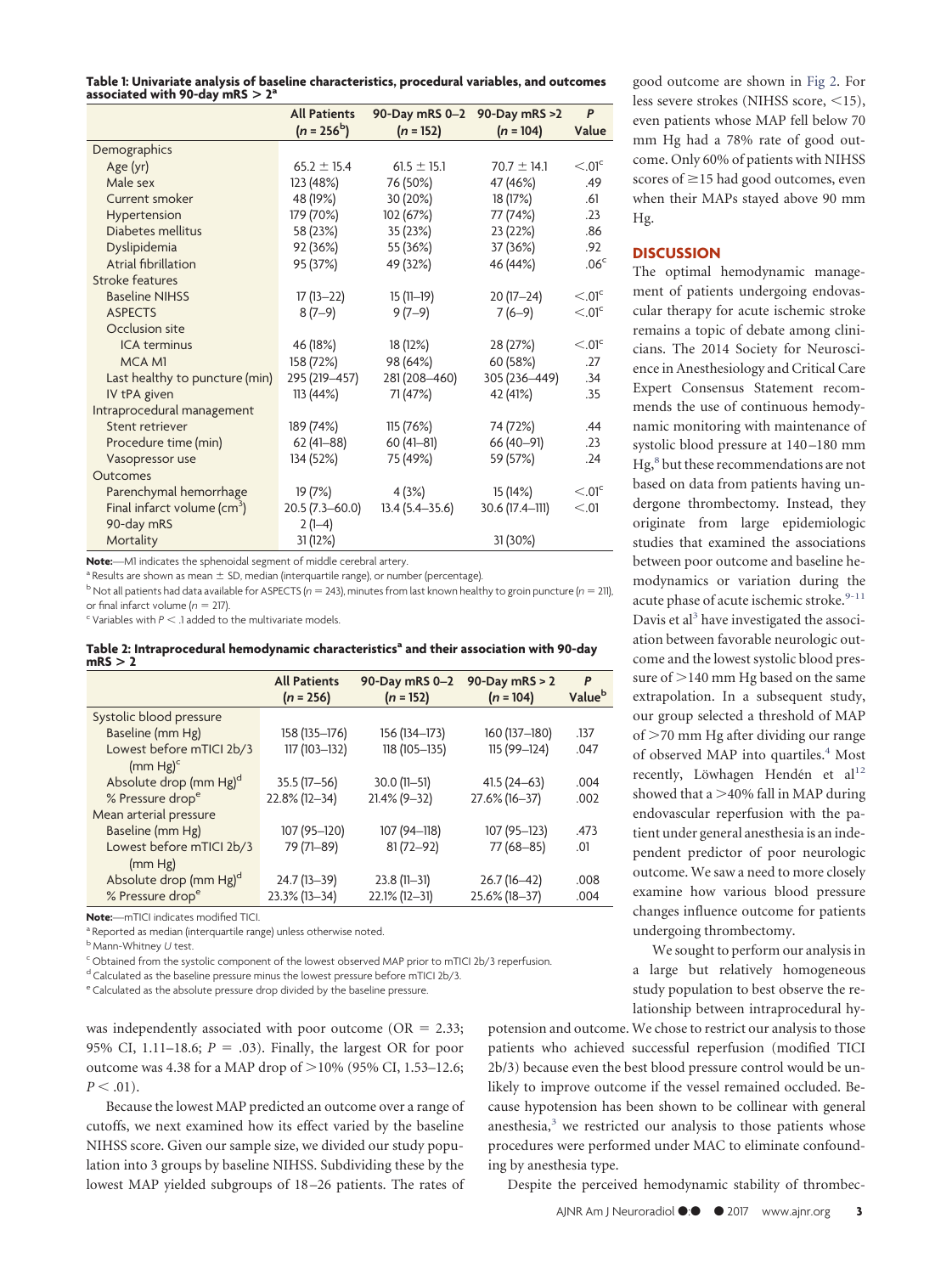tomy with the patient under sedation, we observed substantial drops in blood pressure during the procedures. Our baseline and lowest pressures are similar to the MAC/sedation cohorts reported from the Cleveland Clinic ( $n = 99$ )<sup>13</sup> and Mayo Clinic  $(n = 38).$ <sup>14</sup> Rates of vasopressor use were also quite similar across the 3 studies. The results from these 3 institutions suggest that it is difficult to replicate the tight hemodynamic control in the Calgary cohort reported by Davis et al.<sup>3</sup> One potential reason might be differences in the depth of sedation or drugs used. Although the former is impossible to determine, we can make crude comparisons of the latter. The Calgary patients received only fentanyl and midazolam for sedation, whereas our institution uses dexmedetomidine infusions with supplemental fentanyl and midazolam if needed. The practice at the Cleveland Clinic mirrors ours except they also use propofol infusions.<sup>13</sup> In contrast, most patients at the Mayo Clinic received only fentanyl and midazolam for sedation but still experienced significant drops in blood pressure.<sup>14</sup> It

<span id="page-3-0"></span>

| Table 3: Binary logistic regression model for poor neurologic<br>outcome (90-day mRS $> 2$ ) <sup>a</sup> |  |  |
|-----------------------------------------------------------------------------------------------------------|--|--|

| Variable                      | OR (95% CI)         | P Value |
|-------------------------------|---------------------|---------|
| Age                           | $1.05(1.02 - 1.07)$ | .001    |
| Atrial fibrillation           | $1.09(0.55 - 2.15)$ | .805    |
| <b>Baseline NIHSS</b>         | $1.16(1.09 - 1.24)$ | < 0.001 |
| <b>ASPECTS</b>                | $0.80(0.65 - 0.97)$ | .023    |
| ICA terminus occlusion        | $2.50(1.14 - 5.50)$ | .022    |
| Parenchymal hemorrhage        | $5.06(1.30-19.7)$   | .020    |
| Lowest MAP (per 10-mm Hg drop | $1.28(1.01 - 1.62)$ | .043    |
| below 100 mm Hg) <sup>b</sup> |                     |         |

 $a$  Variables with  $P < 1$  in univariate analysis were entered simultaneously into a multivariate logistic regression model.

**b** Lowest intraprocedural MAP recorded prior to mTICI 2b/3 reperfusion.

<span id="page-3-1"></span>



**FIG 1.** Receiver operating characteristic curves for changes in MAP before modified TICI 2b/3 reperfusion. Curves are shown for the effect of the lowest MAP on 90-day mRS 0 –2 (*A*) and for the relationship between mRS 3–6 and an absolute MAP drop (*B*) and percentage MAP drop (*C*). The curves are labeled with pressures (*A* and *B*, in millimeters of mercury) and percentages (*C*). The cutoffs that were independent predictors of outcome in binary regression models are shown with *bold type* and *open block arrows*. AUC indicates area under the curve.

therefore appears that no particular sedative regimen can ensure tight hemodynamic control.

Not only are blood pressure drops common during MAC, but even modest drops in blood pressure can have a dramatic impact on neurologic outcome. This is perhaps best illustrated by our finding that a decrease in MAP from baseline of  $>$ 10% carries an OR for poor outcome of 4.38. Such tight hemodynamic control may not always be possible, but it should be a goal even with the patient under minimal sedation. From the receiver operating characteristic curves and multivariate models, we found no single MAP threshold. Instead, the lowest MAP showed a dose effect in which each 10-mm Hg drop below 100 mm Hg increased the odds of poor outcome. Although we consistently observed the benefit of keeping the MAP close to baseline, the critical MAP threshold may vary by the severity of the underlying stroke. Patients with an NIHSS score of  $\leq$ 15 had high rates of good outcome across a wide range of MAPs, whereas the lowest MAP below 80 mm Hg had a large outcome effect for those with NIHSS scores of  $>$ 20. For those patients in the middle (NIHSS score, 15–20), the threshold appeared to be 70 mm Hg. Presumably, in a homogeneous cohort of large-vessel occlusion strokes, patients with higher NIHSS severity have poorer collaterals and, thus, are more dependent on blood pressure compared with patients with milder stroke severity.

Low blood pressure has been reported to be an independent risk factor for poor outcome in 2 mixed populations of MAC and patients under general anesthesia<sup>[3,](#page-4-2)[4](#page-4-3)</sup> and 1 pure general anesthesia group.<sup>12</sup> We found that this relationship holds true even in populations with no general anesthesia. What remains unknown, however, is whether intervention to correct hypotension can ac-

> tually improve outcomes. One group recently reported their experience instituting hemodynamic parameters for their patients undergoing thrombectomy.<sup>[15](#page-4-14)</sup> They noted similar blood pressures in the groups with poor and favorable outcomes but that the cumulative dose of norepinephrine was independently associated with poor outcome.<sup>15</sup> These data raise the possibility that vasopressors may improve peripheral blood pressures without improving blood flow to the ischemic penumbra. Future work might approach this question through a prospective, randomized trial evaluating strict blood pressure control by using vasopressors in comparison with usual anesthesia care. Until the results of such a trial are available, it seems reasonable to minimize hypotension during endovascular thrombectomies for acute ischemic stroke.

> The present study has several limitations. Although larger than the previous studies, it remains retrospective in nature. As with all such studies, missing data may bias the results in unpredictable ways. For